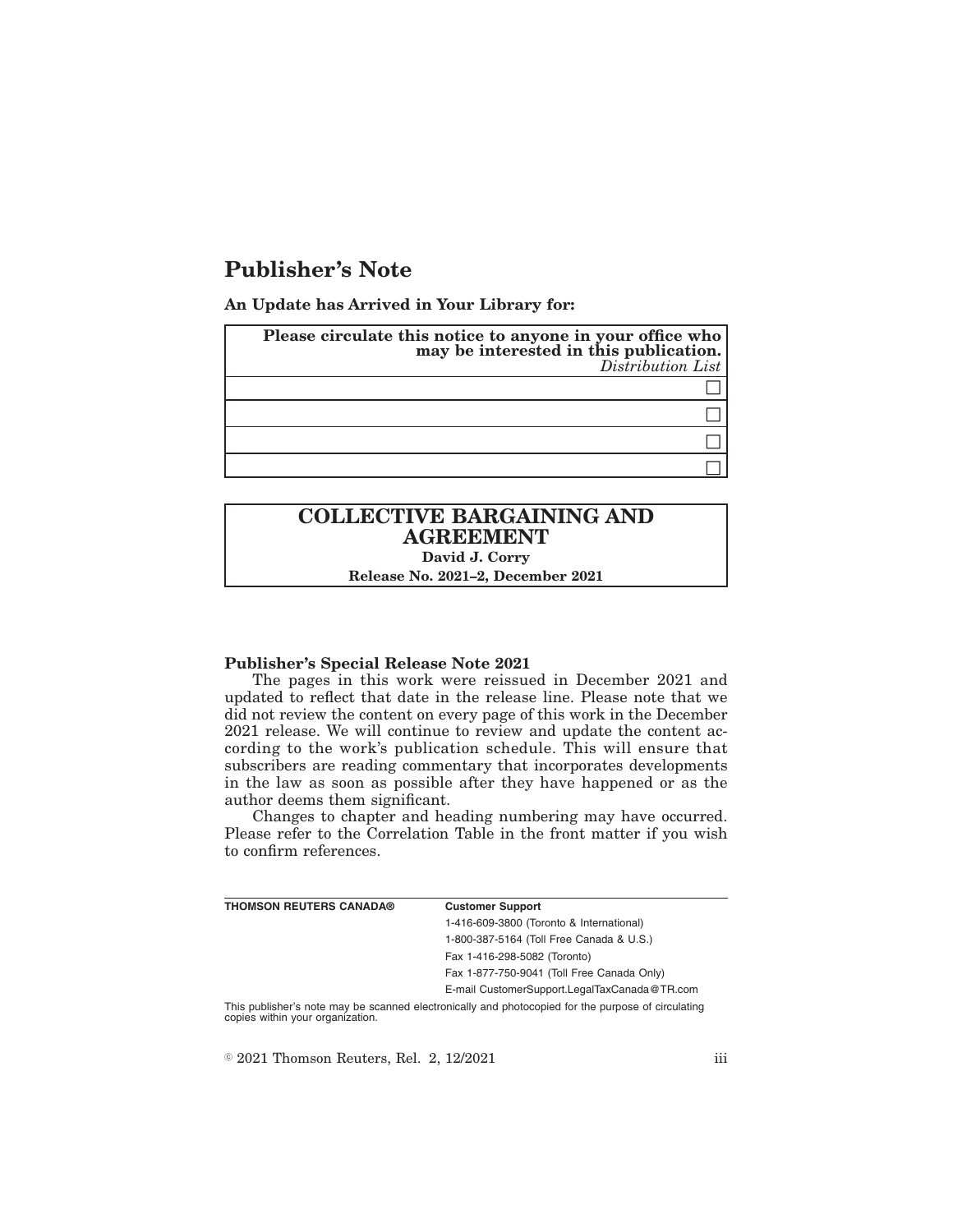*Collective Bargaining and Agreement* deals with every aspect of the collective bargaining process, including: union-management relations, preparation for bargaining negotiations, and tactics and the law. It offers a practical explanation of industrial relations laws and practices, good faith bargaining in light of recent decisions, the law governing strikes, lockouts, replacement labour and other management-union tactics, as well as why more negotiators are using mutual gains bargaining, including the inner workings of today's most effective bargaining techniques and the factors affecting unionmanagement relations.

Collective Bargaining and Agreement also includes chapters covering key aspects of collective agreements with annotations which include a summary of the law and a discussion of applicable legal cases.

### **What's New in this Update:**

This release includes updates to the caselaw and commentary in Chapter 1 (Canadian Employment Law and Collective Bargaining), 6 (Negotiation), 8 (Duty to Bargain), 9 (Collective Bargaining Tactics and The Law), 13 (Management Rights), 14 (Non-Discrimination and Human Rights), 15 (Union Rights and Responsibilities), 16 (Hours of Work and Rest), 20 (Leaves of Absence), 23 (Lay-off and Recall), 30 (Illness and Disability), 32 (Alcohol and Drug Testing) and 36 (Grievance and Arbitration Procedure).

#### **Highlights:**

**CANADIAN EMPLOYMENT LAW AND COLLECTIVE BAR-GAINING** — **THE CHARTER OF RIGHTS AND FREEDOMS** —This new section discusses the significant impact of s. 2(d) of the Charter on labour relations, arbitration, and collective bargaining, including the constitutional protections extended to collective representation, independent representation selected by employees, and the exercise of the right to strike. This section includes a thorough discussion of 12 Supreme Court of Canada and Court of Appeal decisions along with other significant caselaw from across Canada.

**CANADIAN EMPLOYMENT LAW AND COLLECTIVE BAR-GAINING** — **OVERVIEW OF EMPLOYMENT AND LABOUR LEGISLATION HUMAN RIGHTS LEGISLATION** – **DISCRIMI-NATION IN EMPLOYMENT** — **PAY EQUITY** — In *Ontario Nurses' Association v. Participating Nurses Homes*, 2021 CarswellOnt 14292 (Ont. C.A.), the parties disputed whether the proxy method is to be used in ensuring that pay equity is maintained or (as was the Participating Nursing Homes' and Ontario Attorney General's position) only to establish pay equity. In dismissing the Association's appeal, the Court of Appeal held that the text, context, scheme and purpose of the *Pay Equity Act* require ongoing access to male